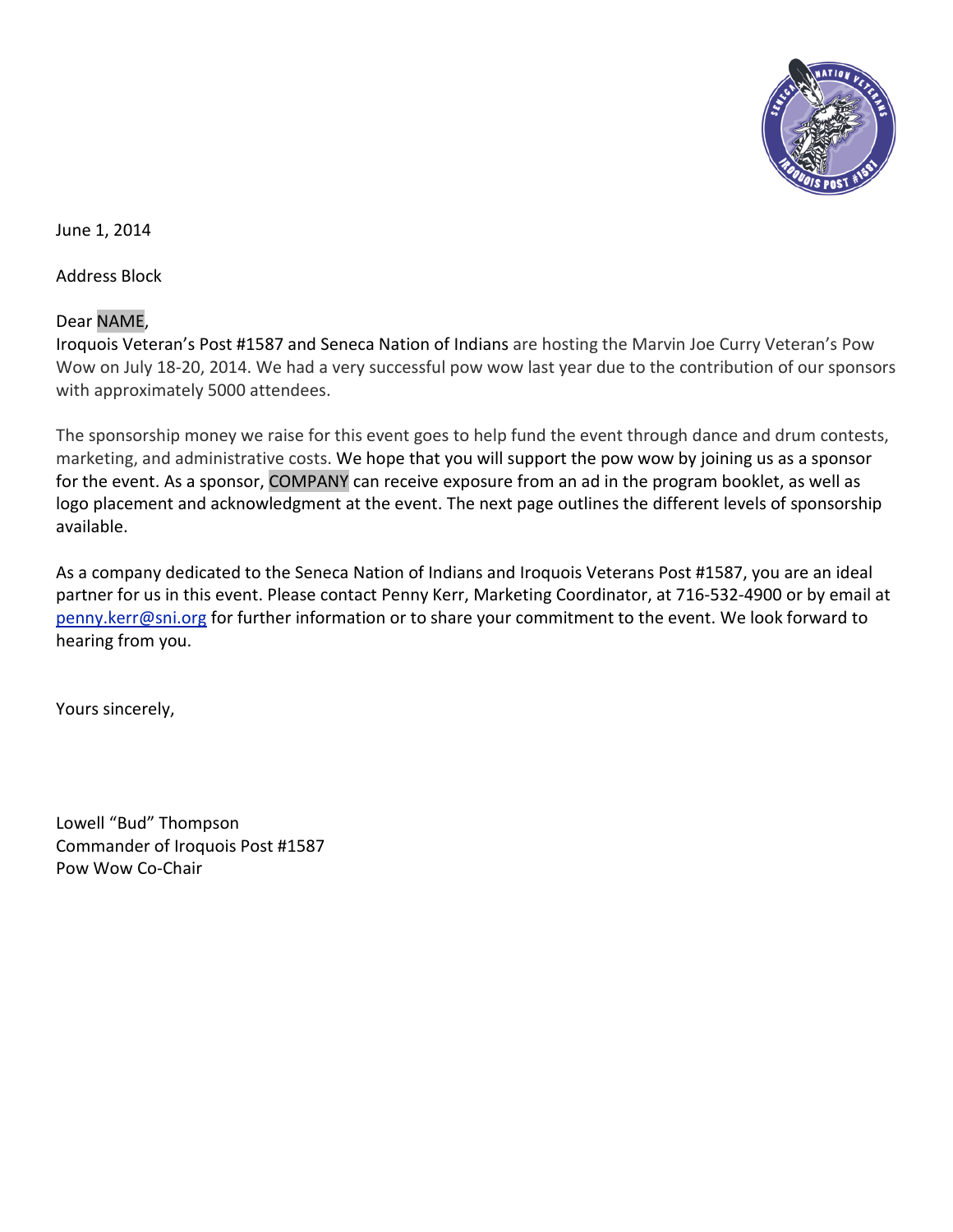

## **Sponsorship Opportunities**

# **Exclusive Admiral Sponsor - \$5,000**

Full-page advertising space in the pow wow program booklet 10'x10' booth space (optional) Company logo included on signage at Emcee stand Company Name and logo with link on Senecapowwow.org Company Logo on all promotional materials Public acknowledgement from the main arena during event 10 - weekend passes 2 - parking passes for on-site parking at event

# **Captain Sponsorship - \$3,000**

Half-page advertising space in the pow wow program booklet Company logo included on signage at Elders Tent, Drum stage, or EMT stand Company Name and logo with link on Senecapowwow.org Company Logo on all promotional materials Public acknowledgement from the main arena during event 8 - weekend passes 2 - parking passes for on-site parking at event

#### **Hand Drum Special - \$2,500**

Full-page advertising space in the pow wow program booklet Company Name and logo with link on Senecapowwow.org Public acknowledgement from the main arena in regards to the special

- 8 weekend passes
- 2 parking passes for on-site parking at event

#### **Commander Sponsorship - \$2,500**

Half- page advertising space in the pow wow program booklet Company Name and logo with link on Senecapowwow.org Company Logo on all promotional materials Public acknowledgement from the main arena during event 6 - weekend Passes Company logo included on signage at drummers tent, elders tent, and driveway